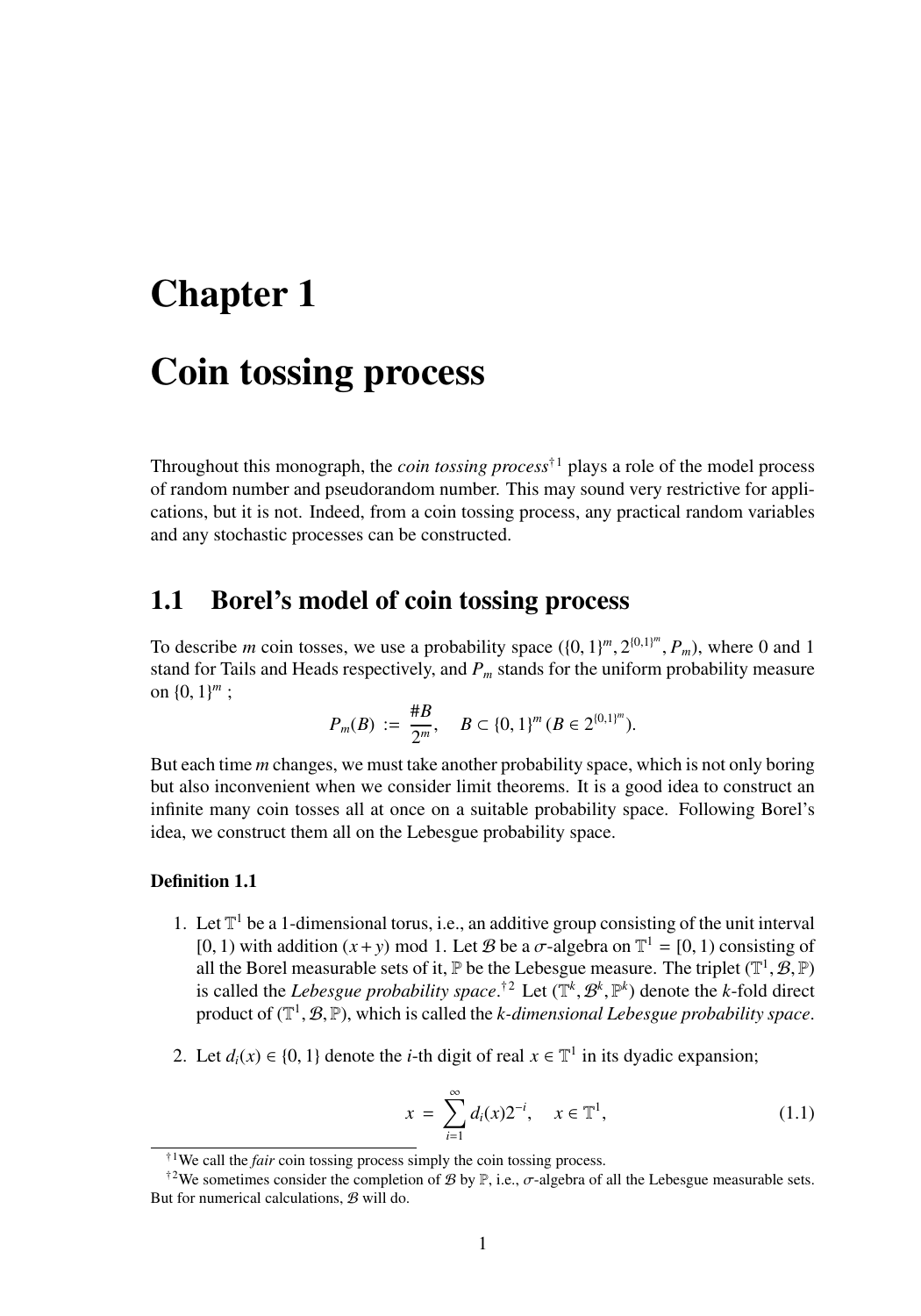$\Box$ 

where

$$
d_1(x) := \mathbf{1}_{[1/2,1)}(x), \quad d_i(x) := d_1(2^{i-1}x), \quad i \in \mathbb{N}^+, \quad x \in \mathbb{T}^1.
$$

3. For each  $m \in \mathbb{N}^+$ , we define

$$
D_m := \{ i2^{-m} \mid i = 0, \dots, 2^m - 1 \} \subset \mathbb{T}^1. \tag{1.2}
$$

Let  $\mathcal{B}_m$  be the algebra generated by the collection of sets  $\mathcal{I}_m := \{ [a, b] | a, b \in D_m \}$ . Namely, each element of  $\mathcal{B}_m$  is a finite union of some elements of  $\mathcal{I}_m$ . Let  $P_{(m)}$  be the uniform probability measure on *Dm*.

4. For each  $m \in \mathbb{N}^+$  and each  $x \in \mathbb{T}^1$ , we define

$$
\lfloor x \rfloor_m := \lfloor 2^m x \rfloor / 2^m \in D_m, \tag{1.3}
$$

$$
[x]_m := [2^m x]/2^m \in D_m, \tag{1.4}
$$

and  $|x|_{\infty} := x$ .

**Theorem 1.2** ([4]) The sequence of random variables  $\{d_i\}_{i=1}^{\infty}$  defined on the Lebesgue *probability space is a coin tossing process.*

*Proof.* For any  $n \in \mathbb{N}^+$ , any  $\epsilon_1, \ldots, \epsilon_n \in \{0, 1\}$ , defining  $t := \sum_{i=1}^n 2^{-i} \epsilon_i$ , we see that

$$
\left\{ x \in \mathbb{T}^1 \middle| d_i(x) = \epsilon_i, i = 1, ..., n \right\} = [t, t + 2^{-n}),
$$

from which it follows that  $\mathbb{P}(d_i = \epsilon_i, i = 1, ..., n) = \mathbb{P}([t, t + 2^{-n})) = 2^{-n}$ 

The dyadic expansion mapping  $D_m \ni x \mapsto (d_1(x), \dots, d_m(x)) \in \{0, 1\}^m$  is a bijection, and a mapping  $\lfloor \bullet \rfloor_m : \mathbb{T}^1 \to D_m$  (or  $\lceil \bullet \rceil_m : \mathbb{T}^1 \to D_m$ ) induces a bijection between  $\mathcal{B}_m$  and  $2^{D_m}$ . By these facts, the following three probability spaces are isomorphic to each other.

$$
(\{0,1\}^m, 2^{\{0,1\}^m}, P_m) \cong (D_m, 2^{D_m}, P_{(m)}) \cong (\mathbb{T}^1, \mathcal{B}_m, \mathbb{P}).
$$

# 1.2 Construction of random variables from coin tossing process

Theorem 1.3 *([7] (1.2)Theorem) Let S be a real valued random variable defined on a probability space*  $(\Omega, \mathcal{F}, P)$ . Then there exists a random variable f on the Lebesgue *probability space such that f and S are identically distributed.*

*Proof.* Using the distribution function  $F(S; t) := P(S \le x)$ ,  $x \in \mathbb{R}$ , of *S*, put

$$
f(x) := \sup\{u \in \mathbb{R} \mid F(S; u) < x\}, \quad 0 < x < 1. \tag{1.5}
$$

Then, *f* regarded as a random variable on the Lebesgue probability space is what we want. To show this, it is enough to prove that

$$
\{0 < x < 1 \mid f(x) \le t\} = \{0 < x < 1 \mid x \le F(S; t)\}, \quad t \in \mathbb{R},\tag{1.6}
$$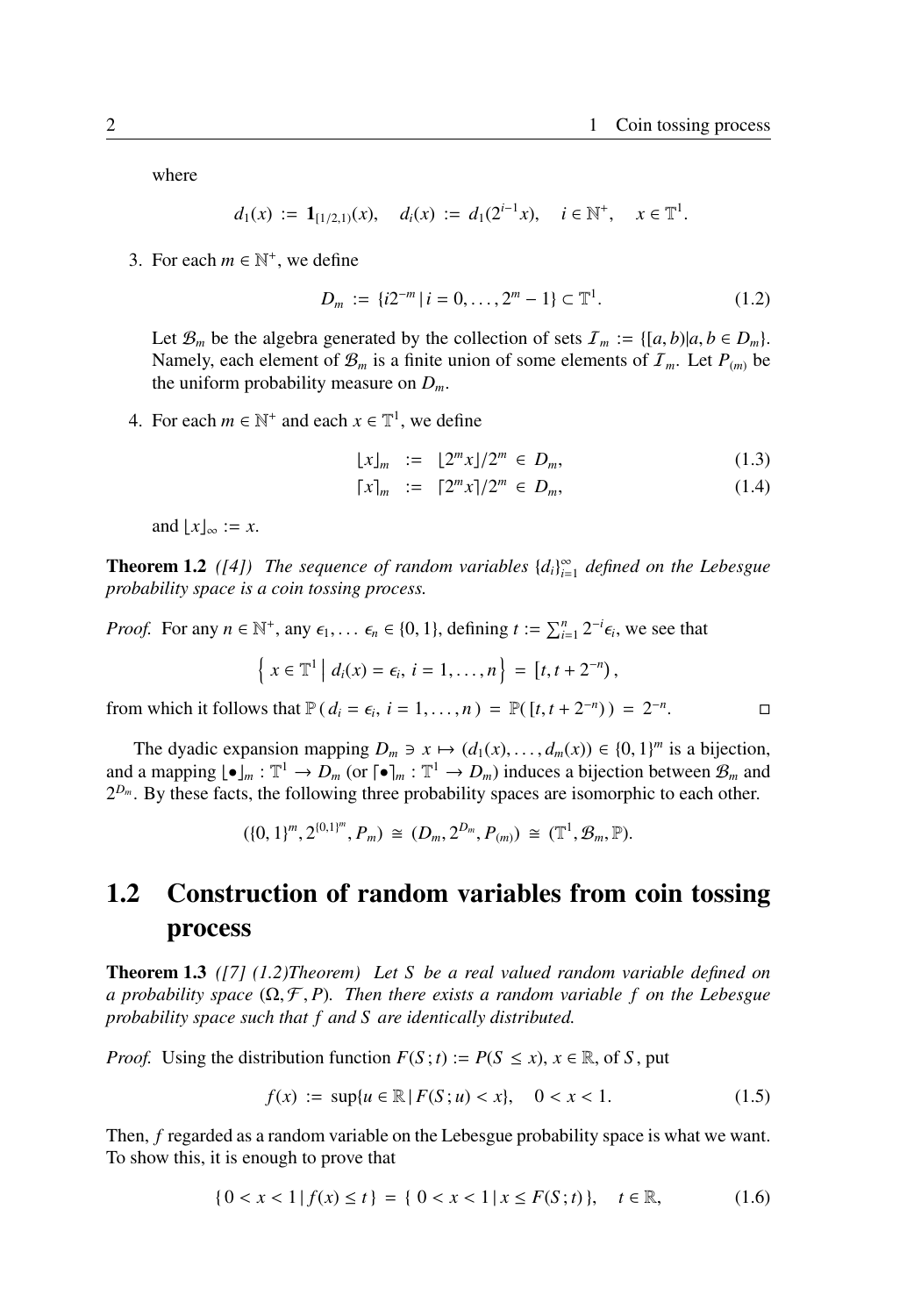because calculating the Lebesgue measures of the both hand sides, we see  $P(f \le t)$ *F*(*S*; *t*). Let us show (1.6). First, since  $x \leq F(S; t)$  implies  $t \notin \{u \in \mathbb{R} | F(S; u) < x\}$ , we have  $f(x) \leq t$ . On the other hand, because  $F(S; \bullet)$  is right continuous,  $x > F(S; t)$  implies that there exists an  $\varepsilon > 0$  such that  $x > F(S; t + \varepsilon)$ . Hence  $f(x) \ge t + \varepsilon > t$ . From these facts,  $(1.6)$  follows.  $\Box$ 

There are many *f*'s that satisfy the condition of Theorem 1.3, and the *f* defined by  $(1.5)$  is merely one of them. The random variable  $f$  on the Lebesgue probability space can always be considered as a functional<sup>†3</sup> of the coin tossing process  $\{d_i\}_{i=1}^{\infty}$  through the following formula;

$$
f(x) = f\left(\sum_{i=1}^{\infty} d_i(x) 2^{-i}\right), \quad x \in \mathbb{T}.
$$

Theorem 1.3 therefore implies that for any random variable *S* , there exists a functional of a coin tossing process which has the same distribution as *S* .

**Theorem 1.4** ([35]) Define a sequence of random variables  ${Z_n}_{n=1}^{\infty}$  on the Lebesgue *probability space by*

$$
Z_1 = \frac{1}{2}d_1 + \frac{1}{2^2}d_3 + \frac{1}{2^3}d_6 + \frac{1}{2^4}d_{10} + \cdots
$$
  
\n
$$
Z_2 = \frac{1}{2}d_2 + \frac{1}{2^2}d_5 + \frac{1}{2^3}d_9 + \cdots
$$
  
\n
$$
Z_3 = \frac{1}{2}d_4 + \frac{1}{2^2}d_8 + \cdots
$$
  
\n
$$
Z_4 = \frac{1}{2}d_7 + \cdots
$$
  
\n:

*Then,*  ${Z_n}_{n=1}^{\infty}$  *is a sequence of i.i.d.*<sup>†4</sup> *random variables, each*  $Z_n$  *being uniformly distributed on*  $\mathbb{T}^1$ .

The proof of Theorem 1.4 is easy and hence it is omitted here.

Theorem 1.3 and Theorem 1.4 imply that any sequence of independent random variables of arbitrary distribution can be constructed from a coin tossing process. For instance, we can construct an i.i.d. sequence  $\{\xi_n\}_{n=0}^{\infty}$  of  $\mathcal{N}(0, 1)$ -variables from a coin tossing process. Using this sequence, Wiener constructed a Brownian motion process  ${B_t}_{0 \le t \le \pi}$  by

$$
B_t := \frac{t}{\sqrt{\pi}} \xi_0 + \sqrt{\frac{2}{\pi}} \sum_{n=1}^{\infty} \frac{\sin nt}{n} \xi_n, \quad 0 \le t \le \pi.
$$

For details see [11] p.21. Applying the procedure of Theorem 1.4 again, it is readily seen that we can even construct countably many independent Brownian motion processes from the coin tossing process  $\{d_i\}_{i=1}^{\infty}$  defined on the Lebesgue probability space. As a matter of fact, except special cases (e.g., construction of uncountably many independent random variables), almost all random objects can be constructed from a coin tossing process. For details, see [30] Chapter 1.

<sup>&</sup>lt;sup>†3</sup>A function of infinitely many variables is called a functional. Here,  $f(x)$  can be regarded as a function of the infinitely many values of  $d_i(x)$ ,  $i = 1, 2, \ldots$ .

<sup>†</sup>4 i.i.d. stands for *i*ndependently *i*dentically *d*istributed.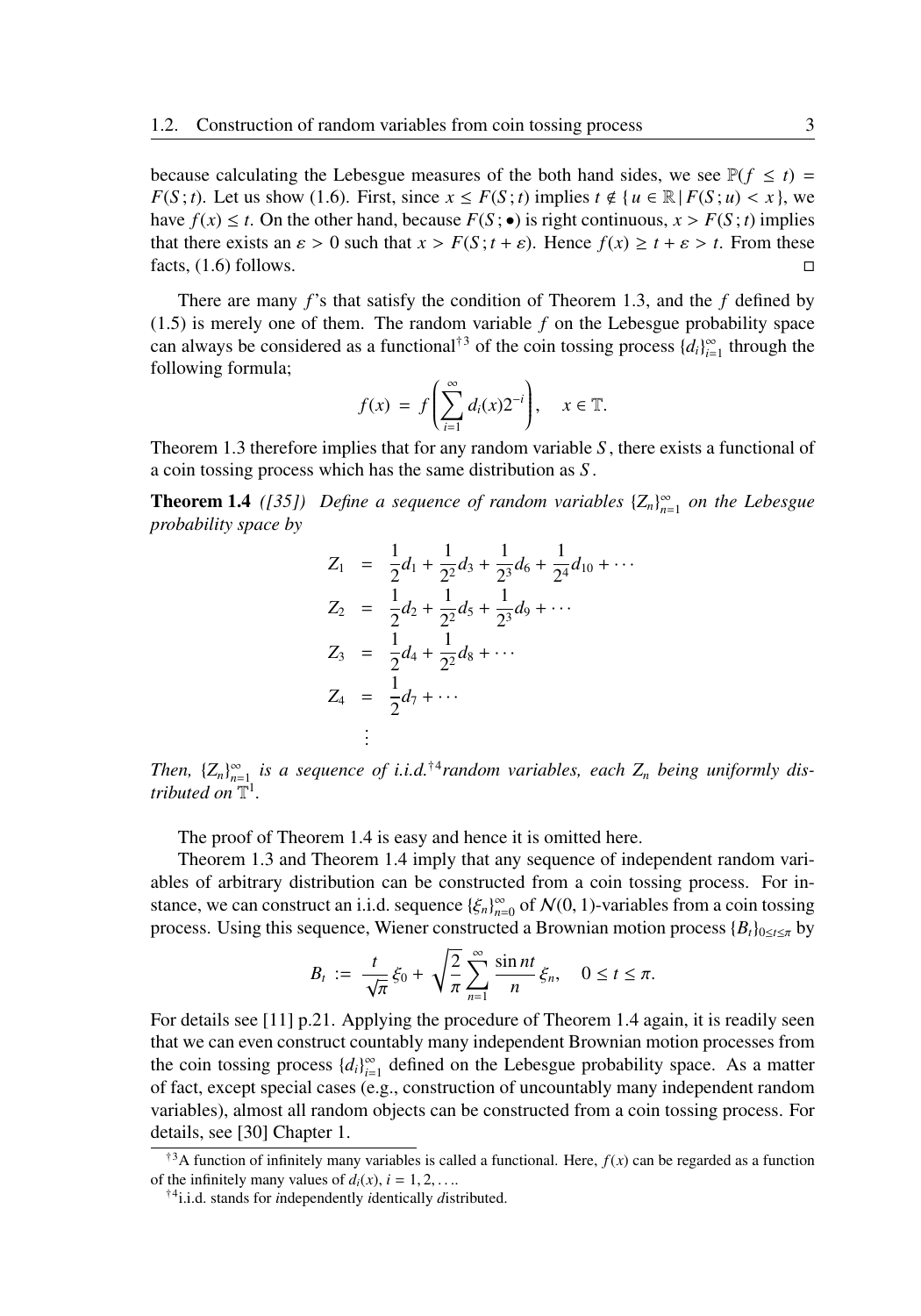## 1.3 Simulatable random variable

Theorem 1.3 does not say that any random variable *S* can always be constructed in practice from a coin tossing process. Indeed, the distribution function of  $S$  is usually hard to get explicitly, and hence we can seldom compute  $f$  of  $(1.5)$  in practice. Moreover, samples of coin tosses are not provided at once in Monte Carlo methods, but they are provided one by one successively from the first term. Consequently, *S* should be computed by a finite number of samples of coin tosses with probability 1.

When a functional *f* of the coin tossing process can be realized in practice, it is said to be *simulatable*. In this section, we consider a precise condition for f to be simulatable.<sup>†5</sup>

### 1.3.1 Stopping time and simulatable random variable

A random variable defined on the Lebesgue probability space which is  $\mathcal{B}_m$ -measurable for some  $m \in \mathbb{N}^+$  is obviously simulatable.<sup>†6</sup> On the other hand, there exist functions which are not  $\mathcal{B}_m$ -measurable for any  $m \in \mathbb{N}^+$  but are simulatable in practice. Look at the following example.

Example 1.5 (Hitting time) Consider a random variable

$$
\sigma(x) := \inf\{n \in \mathbb{N}^+ | d_1(x) + d_2(x) + \cdots + d_n(x) = 5\}, \quad x \in \mathbb{T}^1,
$$

defined on the Lebesgue probability space.  $\sigma$  is the first time when the total number of Heads becomes 5 in successive coin tosses. (Here we define inf  $\theta = \infty$ .) Obviously, it is not  $\mathcal{B}_m$ -measurable for any  $m \in \mathbb{N}^+$ , but nevertheless when the 5-th Heads comes up, we can stop tossing the coin, and get the value of  $\sigma$ . Thus we can compute  $\sigma(x)$  from finite coin tosses with probability 1.

Let us specify a general class of simulatable random variables that includes  $\sigma$  of Example 1.5.

**Definition 1.6** A random variable  $\tau : \mathbb{T}^1 \to \mathbb{N}^+ \cup \{\infty\}$  is called a  $\{\mathcal{B}_m\}_m$ -stopping time (cf. [1]) or simply a *stopping time* if it satisfies

$$
\forall m \in \mathbb{N}^+, \quad \{\tau \leq m\} := \{\mathbf{x} \in \mathbb{T}^1 \mid \tau(\mathbf{x}) \leq m\} \in \mathcal{B}_m.
$$

For a stopping time  $\tau$ , we define a sub- $\sigma$ -algebra

$$
\mathcal{B}_{\tau} := \{ A \in \mathcal{B} \, | \, \forall m \in \mathbb{N}^+, A \cap \{ \tau \leq m \} \in \mathcal{B}_m \}.
$$

For simplicity, we use the term " $\tau$ -measurable" to mean " $\mathcal{B}_{\tau}$ -measurable", and  $L^p(\mathcal{B}_{\tau})$  to mean  $L^p(\mathbb{T}^1, \mathcal{B}_\tau, \mathbb{P})$ .

<sup>&</sup>lt;sup>†5</sup>The contents of § 1.3 will not be necessary until § 5.3, so the reader may skip this section at the first reading.

<sup>†</sup><sup>6</sup>Of course, if *m* is an astronomical number, it would be impossible to deal with B*m*-measurable functions in practice. The simulatability here should be understood in a theoretical sense. More precisely, *f* is simulatable if there exists a Turing machine (cf. [6]) which computes *f* .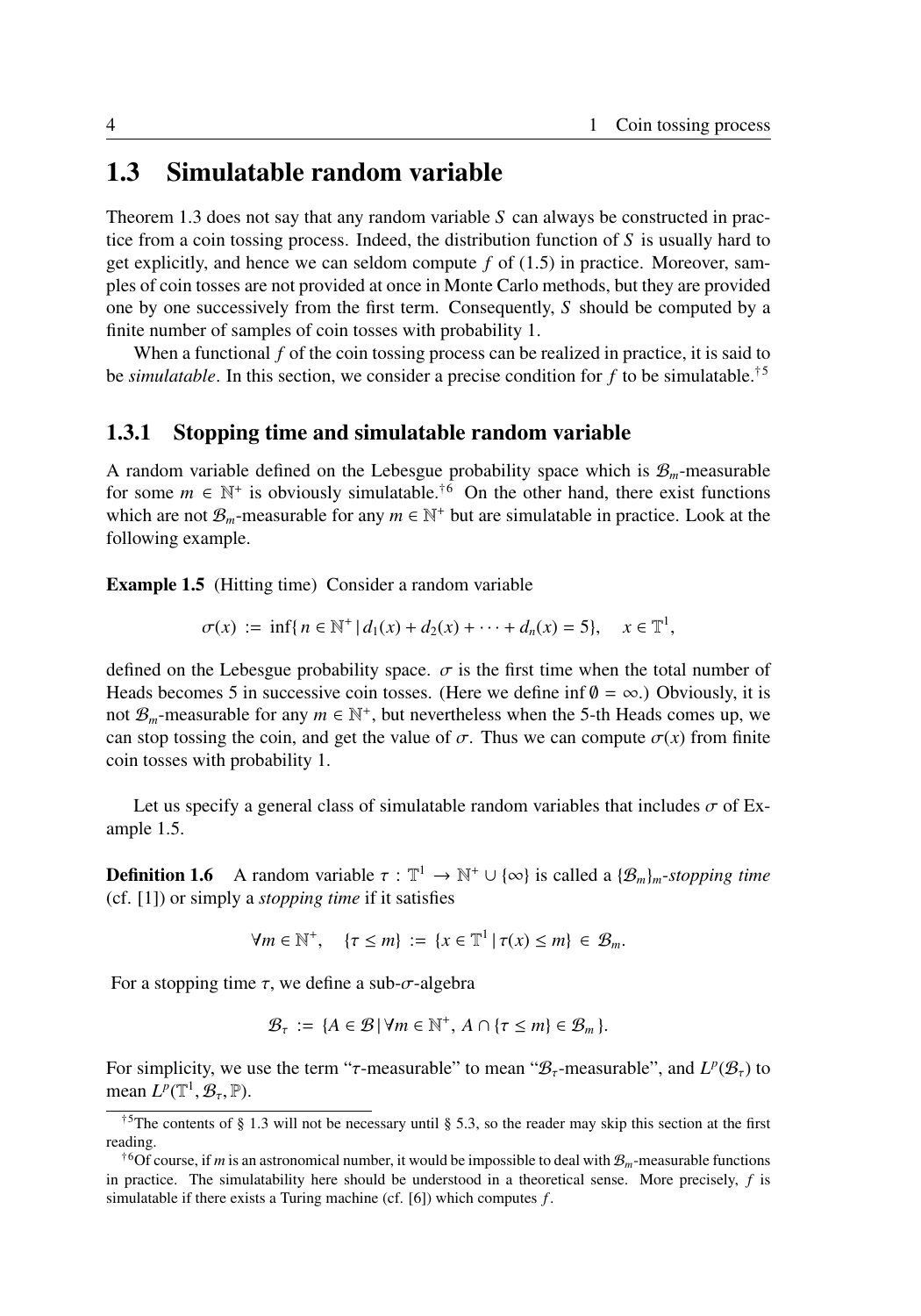A constant time  $\tau(x) \equiv m \in \mathbb{N}^+$  is a stopping time and  $\mathcal{B}_{\tau} = \mathcal{B}_m$ .

A function  $f: \mathbb{T}^1 \to \mathbb{R} \cup \{\pm \infty\}$  is  $\mathcal{B}_m$ -measurable, if and only if  $f(x) = f(\lfloor x \rfloor_m)$ ,  $x \in \mathbb{T}^1$ . As a generalization of this, we have the following.

**Lemma 1.7** *Let*  $\tau$  *be a stopping time. A function*  $f : \mathbb{T}^1 \to \mathbb{R} \cup \{\pm \infty\}$  *is*  $\tau$ *-measurable, if and only if*

$$
f(x) = f\left(\lfloor x \rfloor_{\tau(x)}\right), \qquad x \in \mathbb{T}^1. \tag{1.7}
$$

*Proof.* Necessity: Suppose that *f* is  $\tau$ -measurable. Then, for each  $m \in \mathbb{N}^+$  and each  $t \in \mathbb{R}$ , we have  $\{\tau \leq m\} \cap \{f \leq t\} \in \mathcal{B}_m$ . This means that  $\tau(x) \leq m$  implies  $f(x) = f(|x|_m)$ . Consequently,

$$
f(x) = \sum_{m \in \mathbb{N}^+} f(x) \mathbf{1}_{\{\tau = m\}}(x) + f(x) \mathbf{1}_{\{\tau = \infty\}}(x)
$$
  
\n
$$
= \sum_{m \in \mathbb{N}^+} f(|x|_m) \mathbf{1}_{\{\tau = m\}}(x) + f(|x|_{\infty}) \mathbf{1}_{\{\tau = \infty\}}(x)
$$
  
\n
$$
= \sum_{m \in \mathbb{N}^+} f(|x|_{\tau(x)}) \mathbf{1}_{\{\tau = m\}}(x) + f(|x|_{\tau(x)}) \mathbf{1}_{\{\tau = \infty\}}(x)
$$
  
\n
$$
= f(|x|_{\tau(x)}) \sum_{m \in \mathbb{N}^+} \mathbf{1}_{\{\tau = m\}}(x) + f(|x|_{\tau(x)}) \mathbf{1}_{\{\tau = \infty\}}(x) = f(|x|_{\tau(x)}) .
$$

Sufficiency: Suppose that *f* satisfies (1.7). Then for each  $m \in \mathbb{N}^+$  and each  $t \in \mathbb{R}$ , we have

$$
\{f \leq t\} \cap \{\tau \leq m\} = \{f\left(\lfloor \bullet \rfloor_{\tau(\bullet)}\right) \leq t\} \cap \{\tau \leq m\} = \{f\left(\lfloor \bullet \rfloor_m\right) \leq t\} \cap \{\tau \leq m\} \in \mathcal{B}_m.
$$

Thus *f* is  $\tau$ -measurable.  $\Box$ 

The random variable  $\sigma$  in Example 1.5 is a stopping time, and of course it is  $\sigma$ measurable.

A function *f* which is  $\tau$ -measurable for some stopping time  $\tau$  that is finite with probability 1 is simulatable. Indeed, suppose that samples of the coin tosses  $\{d_i(x)\}_{i=1}^{\infty}$  are provided one by one successively from the first term. Then the following algorithm computes *f* .

- 1. Set  $m := 1$ .
- 2. Set  $t := \sum_{i=1}^{m} 2^{-i} d_i(x) (= \lfloor x \rfloor_m)$ .
- 3. If  $\tau(t) = m$ , then output  $f(t)$  and end.
- 4. If  $\tau(t) > m$ , then set  $m := m + 1$  and go to 2.

Since  $\tau$  is finite with probability 1, this algorithm ends in finite time with output  $f(x)$  with probability 1.

Conversely, if *f* is simulatable, it must be computed by a finite number of coin tosses with probability 1. Namely, for P-a.e.  $x \in \mathbb{T}^1$ , there exists an  $m \in \mathbb{N}^+$  such that  $f(x) =$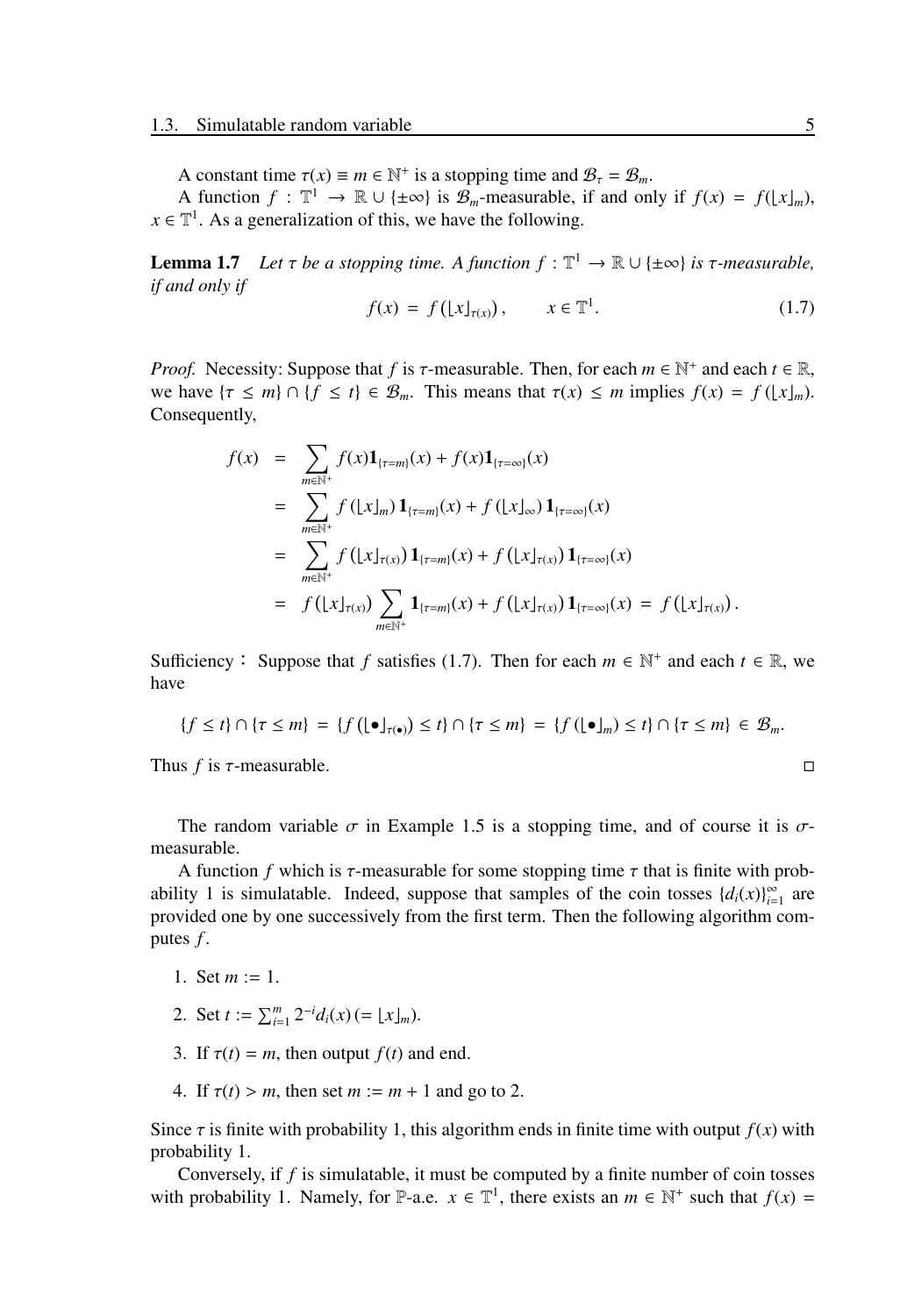*f*( $\lfloor x \rfloor_m$ ). Here *m* may depend on *x* and we write it as  $\tau(x)$ . Thus the function  $\tau : \mathbb{T}^1 \to$  $\mathbb{N}^+ \cup \{ \infty \}$  satisfies  $\mathbb{P}(\tau < \infty) = 1$ . Suppose that  $\tau$  is not a stopping time. Then it may happen that a sample sequence of the coin tossing process should be provided forever to compute  $f(x)$ , which means that f cannot be simulatable. Thus that  $\tau$  is a stopping time is indispensable for *f* to be simulatable.

With these reasons, we define that *f is simulatable if it is* τ*-measurable for some stopping time* τ *that is finite with probability 1*.

Example 1.8 (Last exit time) A random variable

$$
\tau'(x) := \sup\left(\left\{n \in \mathbb{N}^+\middle| d_1(x) + d_2(x) + \cdots + d_n(x) - \frac{n}{3} < 0\right\} \cup \{1\}\right), \quad x \in \mathbb{T}^1,
$$

is finite with probability 1 by the strong law of large numbers, but it is not a stopping time. Indeed, the value of  $\tau'(x)$  can never be computed from a finite number of terms of  ${d_i(x)}_{i=1}^{\infty}$ .  $\tau'(x)$  is not simulatable.

#### $1.3.2$ <sup>1</sup>-valued uniform i.i.d. sequence as random source

In Monte Carlo methods, we usually take a  $\mathbb{T}^1$ -valued uniform i.i.d. sequence as the random source of simulations. In this context, the simulatability, or equivalently, the measurability with respect to stopping time is stated as follows.

**Assumption 1.9**<sup>†7</sup> Suppose that *f* is a functional of a  $\mathbb{T}^1$ -valued uniform i.i.d. sequence  ${Z_l}_{l=1}^{\infty}$ , and that it requires only a finite number of  $Z_1, \ldots, Z_T$  to be computed with probability 1. Here *T* is a random variable with the following property; for each  $l \in \mathbb{N}^+$ , whether the event  ${T \leq l}$  occurs or not can be judged by the values of  $Z_1, \ldots, Z_l$  without any knowledge about  $Z_{l'}$ ,  $l' \geq l + 1$ .

**Example 1.10** In case  $f$  can always be computed from a constant number of  $Z_i$ 's, i.e., *T* is a constant, it satisfies Assumption 1.9.

As is seen in the following example, we need not be aware of the stopping time *T* so explicitly in most of practical computations.

**Example 1.11** (von Neumann's rejection method [28]) Let  $p(x)$ ,  $x \in [a, b]$ , be a bounded probability density function. We consider an algorithm to generate a random variable *f* whose probability density function is *p*. Let  $M > 0$  be an upper bound of the function *p*, and  $(\xi, \eta)$  be a random point which is uniformly distributed in [a, b]  $\times$  [0, M]. Then we have

$$
\Pr(\xi \in [c, d] \mid p(\xi) \ge \eta) = \int_c^d p(x) dx, \quad a \le c < d \le b.
$$

With this knowledge, we consider the following algorithm, which uses a  $\mathbb{T}^1$ -valued uniform i.i.d. sequence  ${Z_l}_{l=1}^{\infty}$  as the random source.

1. Set *l* := 1.

<sup>&</sup>lt;sup>†7</sup>A more precise formulation will be given in § 5.4.5.